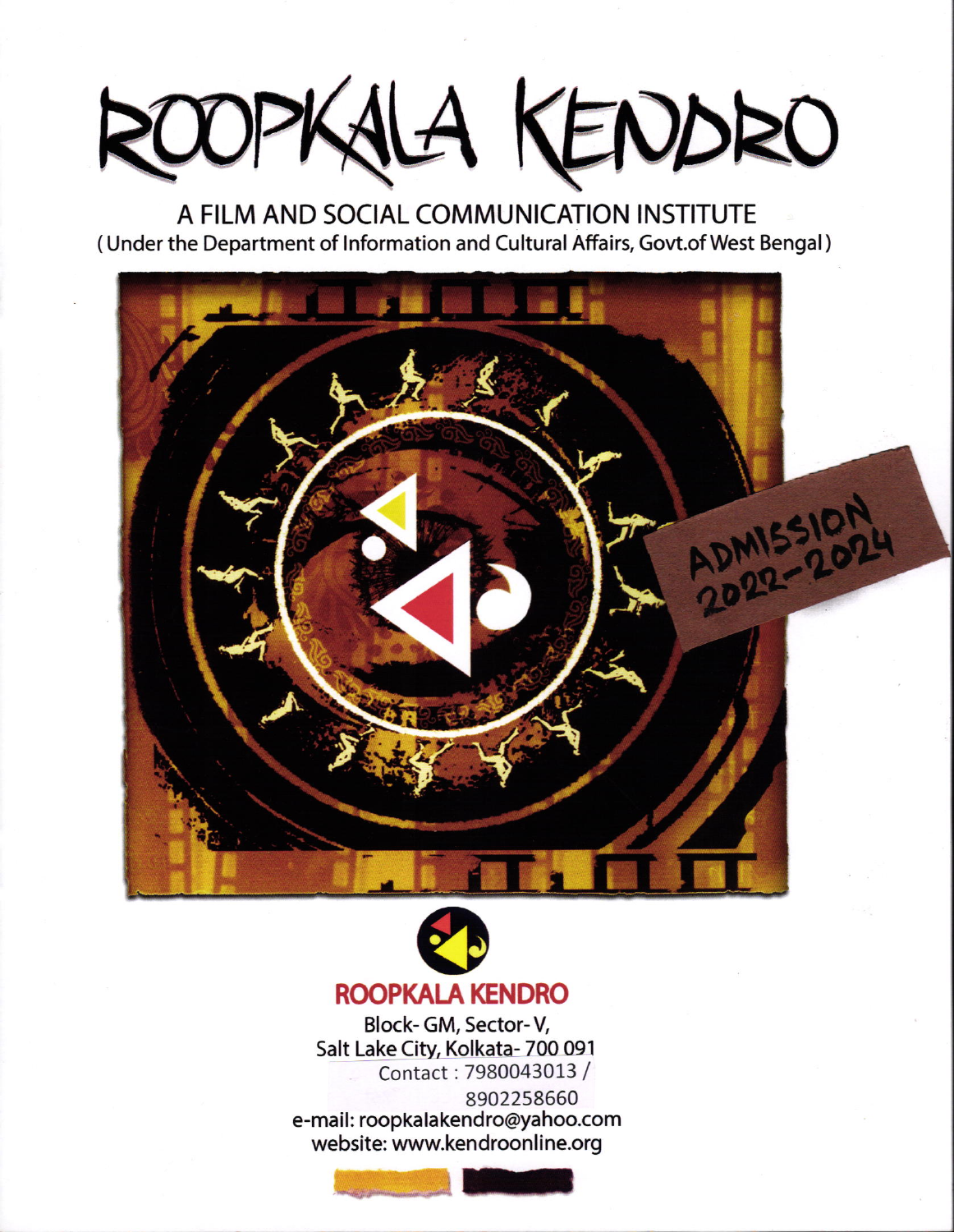## EXAMINATION AND ADMISSION SCHEDULE IN 2 DISCIPLINES (ACADEMIC SESSION 2022-2024) ANIMATION CREATION & DIRECTION, DEVELOPMENT COMMUNICATION

| 1) | Last date of submission of properly filled up<br>application form (Submission of filled up<br>application form should be done during office<br>hour at Roopkala Kendro on working days) | : $30^{th}$ June, 2022                       |
|----|-----------------------------------------------------------------------------------------------------------------------------------------------------------------------------------------|----------------------------------------------|
| 2) | <b>Written Test</b>                                                                                                                                                                     | : $24^{th}$ July, 2022                       |
| 3) | Publication of Result of the written test                                                                                                                                               | : $29^{th}$ July, 2022                       |
|    | 4) Pre Admission Orientation and Interview                                                                                                                                              | : $10^{th} - 11^{th}$ August, 2022           |
| 5) | <b>Publication of Provisional Merit List</b>                                                                                                                                            | : $18^{th}$ August, 2022                     |
| 6) | <b>Medical Test</b>                                                                                                                                                                     | : $5^{th}$ , 6 <sup>th</sup> September, 2022 |
| 7) | Admission                                                                                                                                                                               | : $7th$ , 8 <sup>th</sup> September, 2022    |
|    |                                                                                                                                                                                         |                                              |

I

N.B, 1. Any change/alteration in the schedule will be notified duely.

> 2. Commencement date of academic session will be announced at the time of Publication of Provisional merit list.

> 3. This time admission is open for two departments viz. Animation Creation & Direction and Development Communication.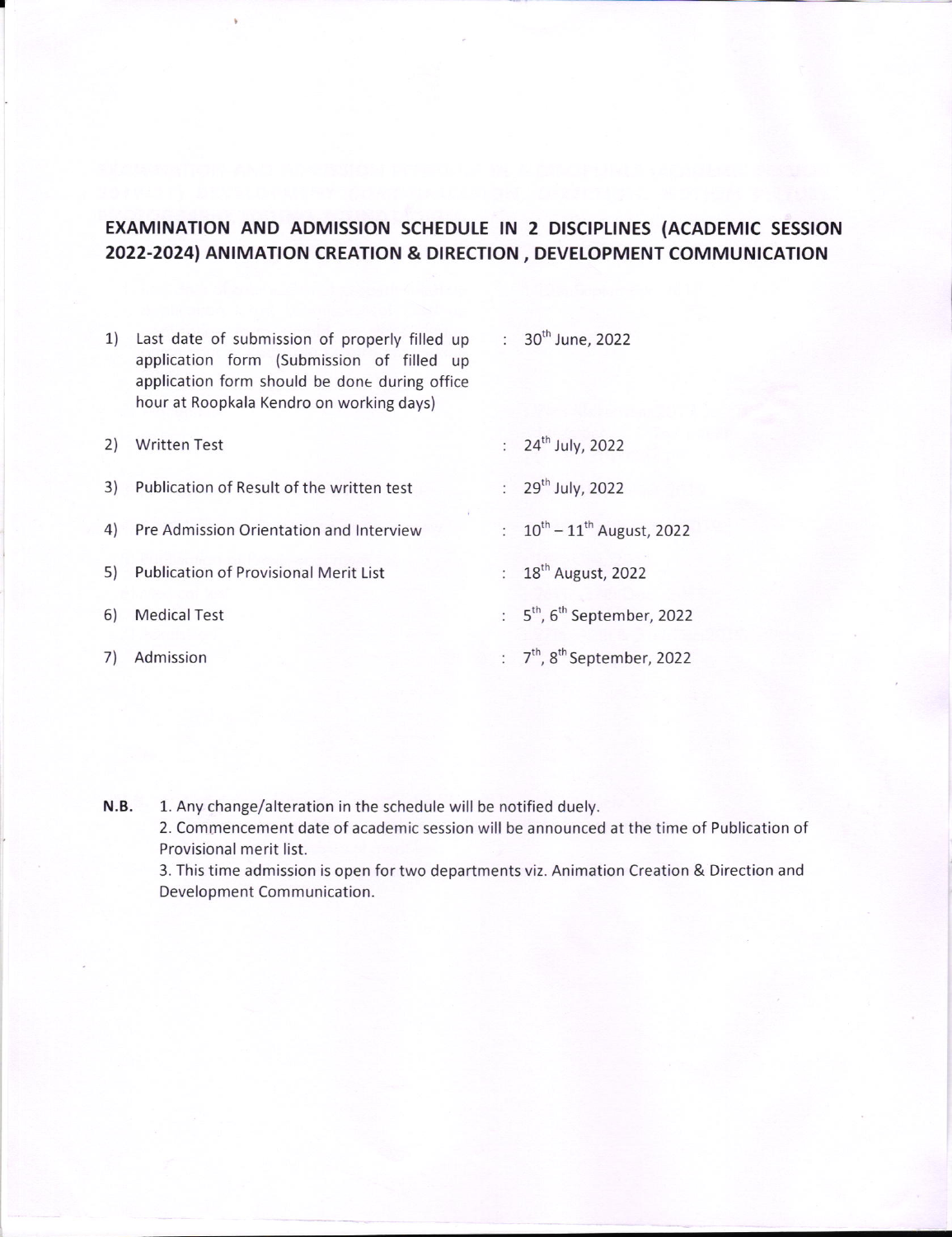

Film and Social Communication Institute Department of Information & Cultural Affairs, Government of West Bengal

Prospectus

## for

Two year postgraduate diploma course in six disciplines of :

Development Communication Direction(New Syllabus) Motion Picture Photography(New Syllabus) **Editing(New Syllabus)** Sound Design(New Syllabus)  $\mathbf{g}$ **Animation Creation & Direction**